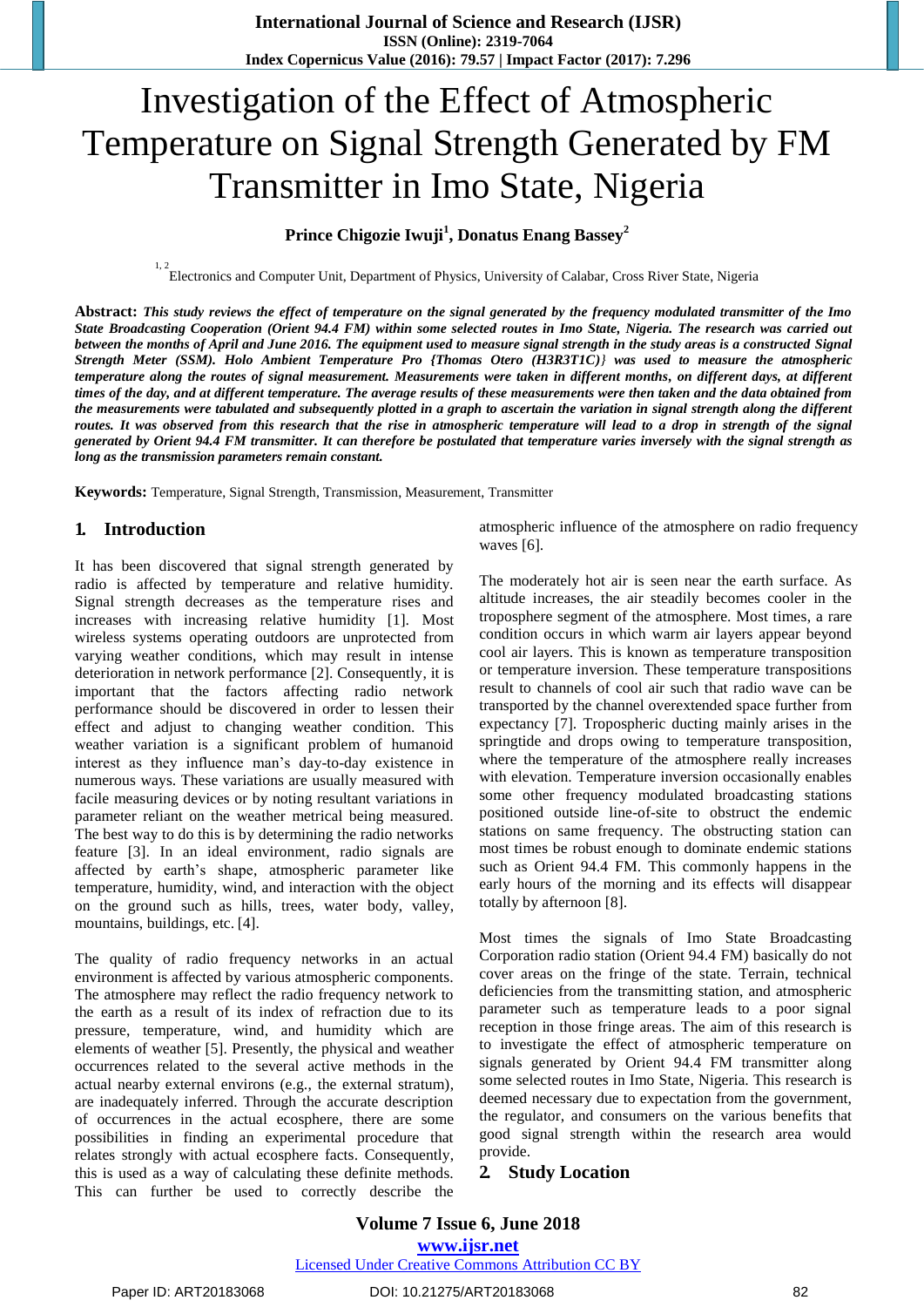Imo state is a state located in the southeastern part of Nigeria. Owerri is the capital of Imo state and her largest city. Imo state is between longitude 6°50'E and 7°25'E, and latitude 4°45'N and 7°15'N with an area of about 5, 100 sq km [9]. The state has a humid weather with substantial rainfall in most part of the months, with a short period of dry season. The average yearly temperature in Imo state is  $26.4^{\circ}$ C. The highest average temperature is recorded in March at about  $27.9^{\circ}$ C, while  $25.0^{\circ}$ C is the average temperature recorded in August which is the coldest month of the year [10].

Imo State Broadcasting Corporation (Orient 94.4FM) is an FM radio station band with her office located at Chief Achike Udenwa Avenue, New Owerri, Owerri municipal, Imo State, Nigeria. Orient 94.4FM wave radio band broadcasts news, sports, entertainment, music, songs, etc. Orient FM currently transmits using a 4.2 kW transmitter and has an antenna which is about 1000feet high. Orient FM and Television broadcasting frequencies are 94.4 kHz (Radio) and 775.25 MHz (TV), respectively.

# **3. Literature Review**

It has been shown that wireless sensor systems functioning in outdoors are open to changing weather conditions, which may result to serious dilapidation in the performances of the radio broadcasting system. Thus, it is important to discover the elements affecting radio link quality in order to lessen their effect and adjust to erratic conditions [2]. Precipitation and temperature do not significantly affect the transmission of TV signals. Although this does not result to a major problem, they have more effect on UHF when compared to VHF. However, for a long distance away from the transmitting station (greater than 25 miles), weather may have an important effect on VHF signals. The effect is most likely due to natural phenomena along the path of transmission like a shed, the siding, and a hill or cliff reversing the signals divergently when they are wet or cold. Consequently, this may result to multi-path, where the signal from the transmitting station is lost by the reflected signal by some of these natural phenomena [11].

Temperature appears to be the superlative descriptive parameter for the variation of signal strength, and it has an adverse and rectilinear consequence on signal strength generally. Immense relative humidity may have some certain consequence, especially when the temperature is below  $0^{\circ}$ C. The connection between weather variables and signal strength differ with respect to radio station and connection. However, the use of frequency multiplicity will lessen these effects. Low transmitter power, in most cases, leads to a minor in explicable disparity in signal strength received and consequently higher connection with the weather parameters [2].

Variation of weather arises due to changes in temperature which leads to differences in the density of water and air and subsequently pressure gradients which excites the flow of those fluids (water and air). At the lower part of the atmosphere, weather parameters affect radio signal transmission at frequencies above 30MHz. The change that arises in the lower atmosphere relatively influences the

efficiency of the radio transmission system. This, however, is due to geometric dispersion of index of refractive in the atmosphere. Variation in Refractivity is accountable for several occurrences in the radio wave transmission such as elevation and range error in detector procurement, fading and refraction of electromagnetic waves, scintillation and ducting [12].

# **4. Methodology**

The study to investigate the effect of atmospheric temperature on Orient 94.4 FM transmitter along some selected route in Imo state was carried out between the month of April and June 2016. The equipment used to measure signal strength in the study areas is a constructed Signal Strength Meter (SSM). The modulated signal from the transmitting station is received by the signal strength meter through the antenna. The antenna used in this design is the ferrite coil antenna. The ferrite coil antenna is made up of turns of copper on a carbon. It has better reception in FM and AM, but the reception is far much better in FM receivers. The signal strength monitor of the SSM is a meter attached to all the stages of the SSM so as to calculate the signal per stage and give out a particular value for the strength in decibel. The meter displays the relative strength of the signal on the channel tuned. It is used as a basis for signal comparison and in the monitoring of network. The atmospheric temperature was measured using Holo Ambient Temperature Pro {Thomas Otero (H3R3T1C)} along the routes of signal measurement. Measurements were taken in different months, on different days and at different times of the day, and at different temperature. The average results of these measurements were then taken and the data obtained from the measurements were tabulated. Subsequently, a graph was plotted to ascertain the variation in signal strength along the different routes.

# **5. Result and Analysis**

Investigations of the effect of atmospheric temperature on signal strength generated by Orient 94.4 FM were carried out in different months, on different days, at different temperature, and at different times of the day. The values of the signal strength obtained from the field measurements were plotted against temperature to generate the corresponding signals strength summaries for each route where the investigations were carried out. The results of the findings were collected with respect to the routes where the investigation was done. Table 1 shows the characteristics of the different routes. Table 2 shows the characteristics of the transmitting station. Table 3 shows signal strength variation with temperature along route A, B, and C at a distance of 20km from the transmitter, while Table 4 shows signal strength variation with temperature along route D, E, and F at a distance of 20km from the transmitter.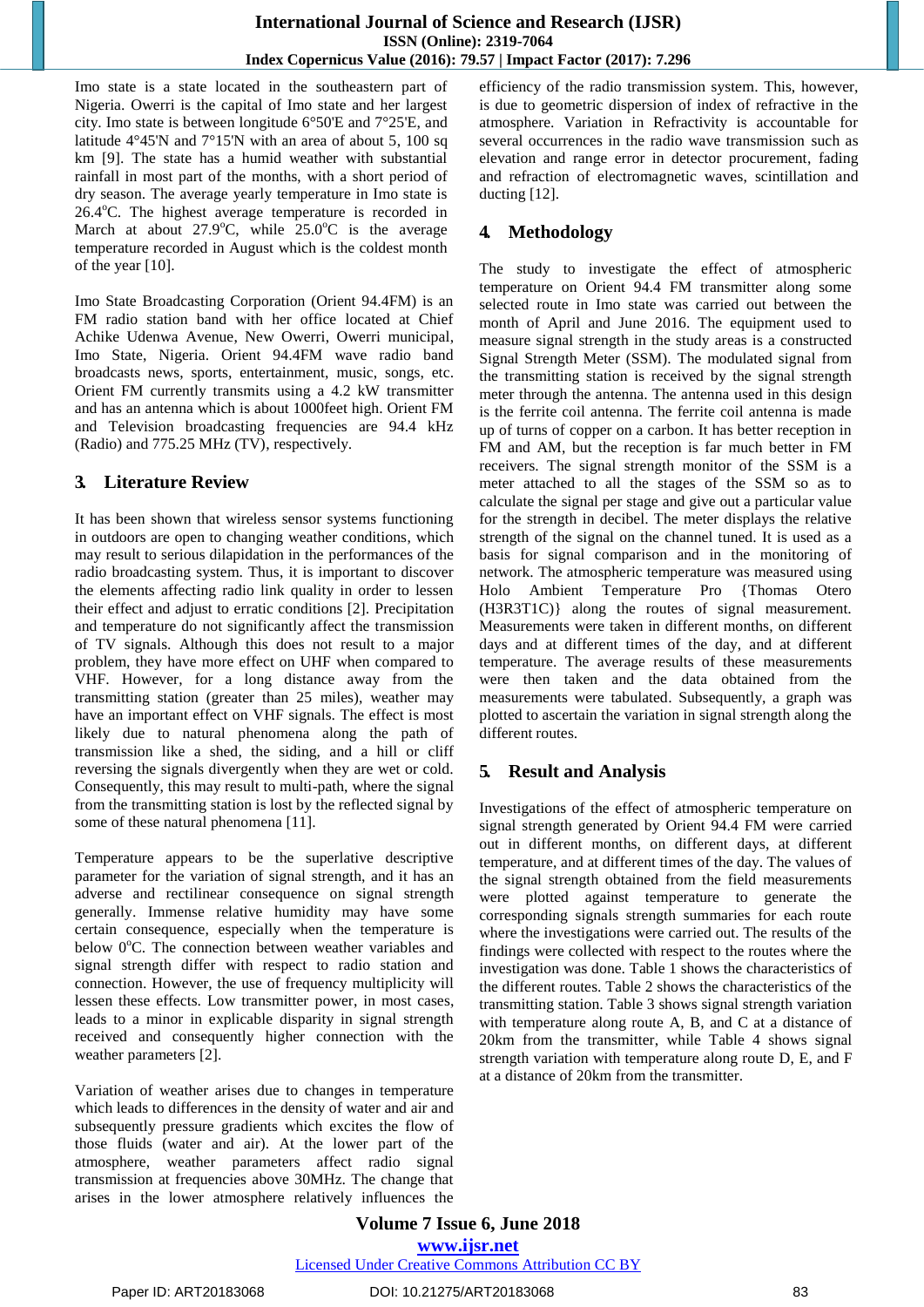#### **International Journal of Science and Research (IJSR) ISSN (Online): 2319-7064 Index Copernicus Value (2016): 79.57 | Impact Factor (2017): 7.296**

| Table 1: Definition of the research's route |                           |                                            |  |  |
|---------------------------------------------|---------------------------|--------------------------------------------|--|--|
|                                             | Routes Pathway/Definition | Distance from<br>transmitting station (Km) |  |  |
| Α                                           | IOwerri – Onitsha Road    | 84.5                                       |  |  |
| $\frac{1}{2}$                               | Owerri–Orlu Road          | 45.5                                       |  |  |
|                                             | Owerri-Okigwe Road        | 613                                        |  |  |
| D                                           | Owerri-Aba Road           | 68.9                                       |  |  |
| $\overline{E}$                              | Owerri-Port Harcourt Road | 94.5                                       |  |  |
|                                             | Owerri-Nekede             | 23.6                                       |  |  |

| Table 2. Characteristics of the transmitting station |  |
|------------------------------------------------------|--|
|------------------------------------------------------|--|

| No.                     | Serial Characteristics                   | Description            |
|-------------------------|------------------------------------------|------------------------|
|                         | investigated station position            | Long. 7.04°& Lat.5.45° |
| $\overline{2}$          | Base station's transmitting power 4.2 KW |                        |
| $\overline{\mathbf{3}}$ | Base station frequency (MHz)             | 94.4 MHz               |
| 4.                      | Transmitter in use                       | ZHC 10 KW              |
| $\overline{5}$          | Height of transmitting mask              | 304.8 m                |
| 6                       | Elevation of propagating aerial          | 15.24 m                |
| 7                       | Propagating aerial gain                  | 30.02 m                |
| 8                       | Height of receiving antenna              | Inbuilt                |

**Table 3:** Signal strength variation with temperature along route A, B, and C at a distance of 20km from the transmitter

|                  | Signal Strength (dB) |         |         |
|------------------|----------------------|---------|---------|
| Temperature (°c) | Route A              | Route B | Route C |
| 23               | 70                   | 40      | 40      |
| 26               | 70                   | 40      | 40      |
| 28               | 60                   | 20      | 36      |
| 29               | 68                   | 20      | 20      |
| 26               | 60                   | 49      | 20      |
|                  | 60                   |         | 40      |

**Table 4:** Signal strength variation with temperature along route D, E, and F at a distance of 20km from the transmitter

| Temperature (°c) | Signal Strength (dB) |         |         |
|------------------|----------------------|---------|---------|
|                  | Route D              | Route E | Route F |
| 23               | 30                   | 20      | 20      |
| 26               | 20                   | 10      | 18      |
| 28               | 20                   | 10      |         |
| 29               | 10                   |         |         |
| 26               | 20                   |         |         |
|                  | ንስ                   |         |         |

#### **Analysis of the Impact of Temperature on Signal Strength Generated by Orient FM Transmitter**

Figure 1 shows the graph of signal strength variation with temperature along route A, B, and C at a distance of 20km from the transmitter. On the other hand, Figure 2 shows a graph of signal strength variation with time along route D, E, and F at a distance of 20km from the transmitter.







**Figure 2.** A graph of signal strength variation with time along route D, E and F at a distance of 20km from the transmitter

Figure 1 and Figure 2 shows the variation of signal strength with temperature. Thus, signal strength decreases with increase in temperature and vice versa. For instance, from Figure 1 along route B, the signal strength measured when the temperature was 23˚C was 40 dB at a distance of 20 km from the transmitter. The signal strength at the same distance of 20 km decreased to 20 dB at a temperature of 29˚C. However, when the temperature dropped from 29˚C to 26˚C, the signal strength was discovered to have increased again to 42 dB. The signal strength further drops to 40 dB when the temperature drops to 24˚C from 26˚C. In Figure 2, the signal strength at route D dropped from 30 dB at a temperature of 23˚C to 20 dB at 26˚C. The signal further drops to 10 dB at a temperature of 29˚C and then increases again to 20dB when the temperature reduces to 26˚C. This shows that temperature affects the effective propagation and dissemination of signal. This same result was recorded in other routes of signal measurement.

The higher the temperature, the less effective the signal strength will be. The signal strength becomes much higher at low temperatures. In other words, signal strength is inversely proportional to temperature as long as the transmission parameters such as the power of the transmitter, the height of transmitting antenna, transmitting antenna gain, and the distance of the receiver from the transmitter remain constant.

#### **6. Summary and Conclusion**

#### **Summary**

Apart from factors which include both natural and human such as distance, temperature, time of broadcast, the power of transmission, the angle of transmission, multipath interference, co-channel and adjacent channel interference etc., temperature can cause radio signals propagated to vary in some areas where they are transmitted. Temperature tends to have a negative effect on the strength of the signal generated by frequency modulated transmitted signals. Troposphere scatters causes part of these radio signals to be refracted towards the earth at some distance within the normal line of sight. The result of this study shows that increase in temperature leads to degradation of the signal strength generated by Orient 94.4 FM.

#### **Conclusion**

The result of this research shows that the rise in atmospheric temperature will lead to a drop in strength of the signal

Licensed Under Creative Commons Attribution CC BY